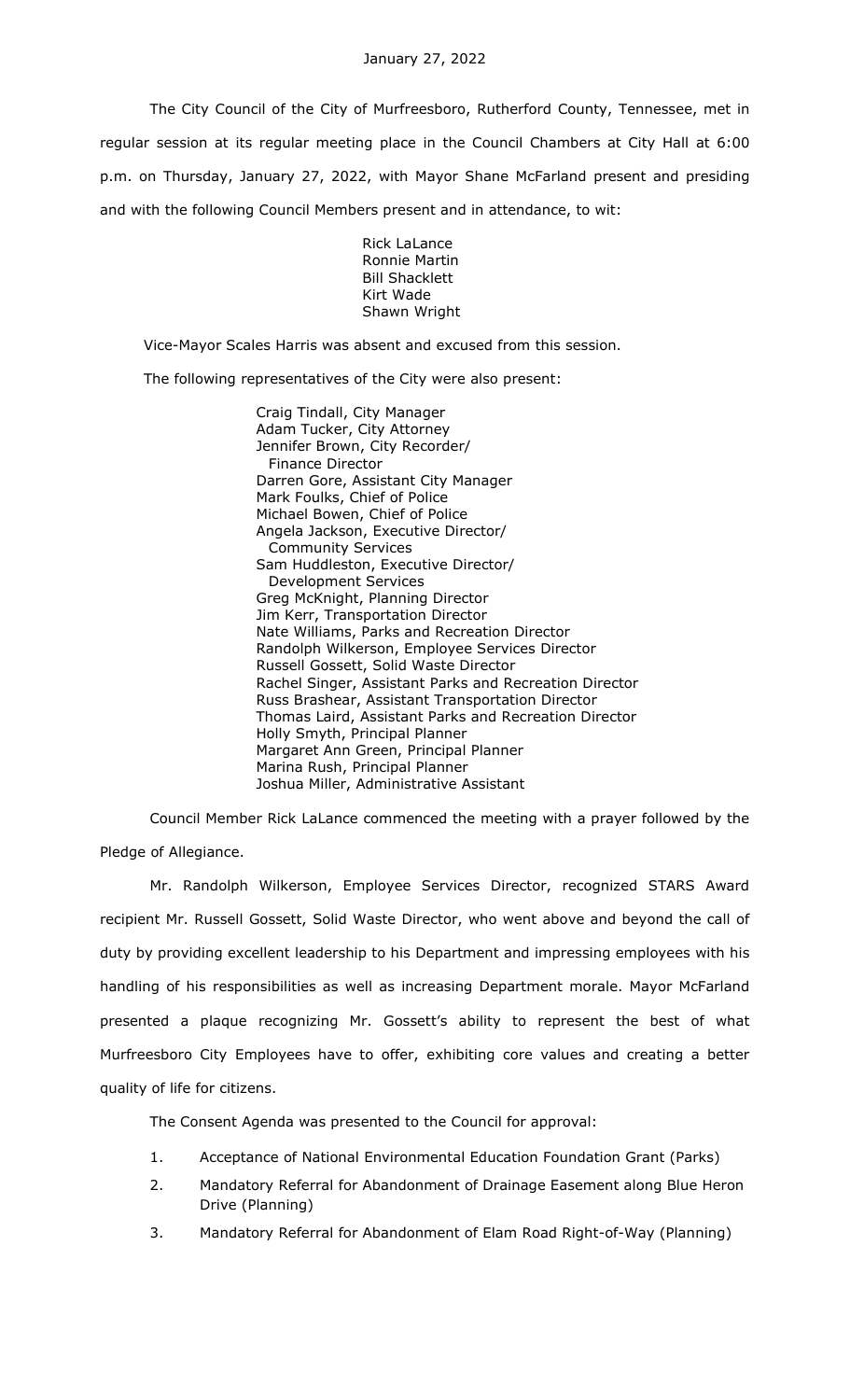- 4. Mandatory Referral for Abandonment of Drainage Easement along John Lee Lane (Planning)
- 5. Main Street Banner Request for Read to Succeed banner to hang from January 28-February 4, 2022 (Street)

(Insert letters from Parks, Planning (3) & Street Departments here.)

Mr. LaLance made a motion to approve the Consent Agenda. Mr. Wright seconded the motion and all members of the Council present voted "Aye".

The following letter from the Assistant Planning Director was presented to the Council:

(Insert letter dated January 27, 2022 here with regads to zoning of approximately 205.5 acres located along Veals Road and Double Springs Road.)

An ordinance, entitled "ORDINANCE 21-OZ-39 amending the Zoning Ordinance and the Zoning Map of the City of Murfreesboro, Tennessee, as heretofore amended and as now in force and effect, to rezone approximately 82.5 acres along Veals Road from Single-Family Residential Six (RS-6) District, Single-Family Residential Ten (RS-10) District and Single-Family Residential Twelve (RS-12) District to Planned Residential Development (PRD) District (Graystone PRD) and approximately 123 acres along Veals Road and Double Springs Road to be zoned Planned Residential Development (PRD) District, simultaneous with annexation; Meritage Homes, applicant [2021-424]," which passed first reading on December 16, 2021, was read to the Council and offered for passage on second and final reading, upon motion made by Mr. Wright, seconded by Mr. LaLance. Upon roll call said ordinance was passed on second and final reading by the following vote:

| Aye: | Rick LaLance           |
|------|------------------------|
|      | Ronnie Martin          |
|      | <b>Bill Shacklett</b>  |
|      | Kirt Wade              |
|      | Shawn Wright           |
|      | <b>Shane McFarland</b> |
|      |                        |

Nay: None

(Insert ORDINANCE 21-OZ-39 here.)

The following letter from the Employee Services Director was presented to the Council:

> (Insert letter dated January 27, 2022 here with regards to Public Entity Partners Safety Equipment Grant Acceptance.)

The following RESOLUTION 22-R-02 was read to the Council and offered for adoption upon motion made by Mr. LaLance, seconded by Mr. Wade. Upon roll call said resolution was adopted by the following vote:

> Aye: Rick LaLance Ronnie Martin Bill Shacklett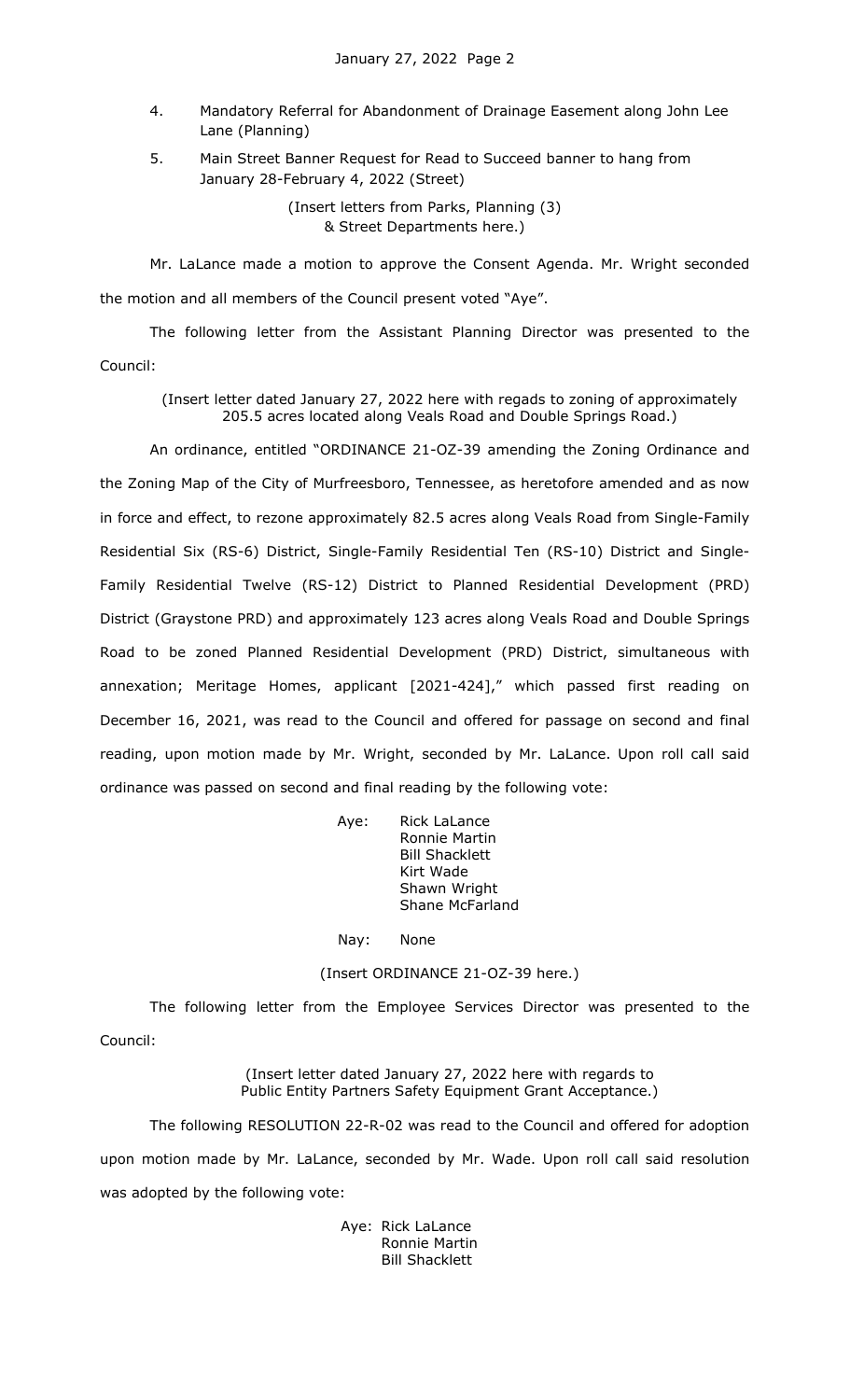Kirt Wade Shawn Wright Shane McFarland

Nay: None

(Insert RESOLUTION 22-R-02 here authorizing the City of Murfreesboro to participate in Public Entity Partners "Safety Partners" Matching Grant Program.)

The following letter from the Chief of Fire Rescue was presented to the Council:

(Insert letter dated January 27, 2022 here with regards to Mutual Aid Agreement with Nashville Fire Department for Water Rescue Services.)

The following RESOLUTION 22-R-03 was read to the Council and offered for adoption upon motion made by Mr. LaLance, seconded by Mr. Wade. Upon roll call said resolution was adopted by the following vote:

> Aye: Rick LaLance Ronnie Martin Bill Shacklett Kirt Wade Shawn Wright Shane McFarland

Nay: None

(Insert RESOLUTION 22-R-03 here approving a Interlocal Cooperation and Mutual Aid Agreement for the Nashville Fire Department/TN-TF2 US&R/Swiftwater Rescue Team.)

The following letter from the Planning Director was presented to the Council:

(Insert letter dated January 27, 2022 here with regards to sewer allocation variance - Agripark Drive – Clover Senior Living.)

Mr. Greg McKnight, Planning Director, presented the request to approve Clover Senior Living's request for additional density above the sewer allocation ordinance's zoning allowance. He stated that the proposed development will use approximately 3.3 sfu's more than the ordinance allows, but staff views the advantages of job creation and commercial tax rate revenue as a greater benefit.

Mr. Wade made a motion to approve Clover Senior Living's request for additional density above the sewer allocation ordinance's zoning allowance by 3.3 sfu's. Mr. Shacklett seconded the motion Mr. Shacklett and Mr. Wade voted "Aye" and all remaining members of the Council present voted "Nay", resulting in the request being denied.

The following letter from the Assistant Planning Director was presented to the Council:

(Insert letter dated January 27, 2022 here with regards to holding a public hearing to consider Plan of Services, annexation and zoning of approximately 3.3 acres located along Joe B Jackson Parkway and Elam Road [2021-514 & 2021-426].)

Mayor McFarland announced that the next item on the agenda is to conduct a public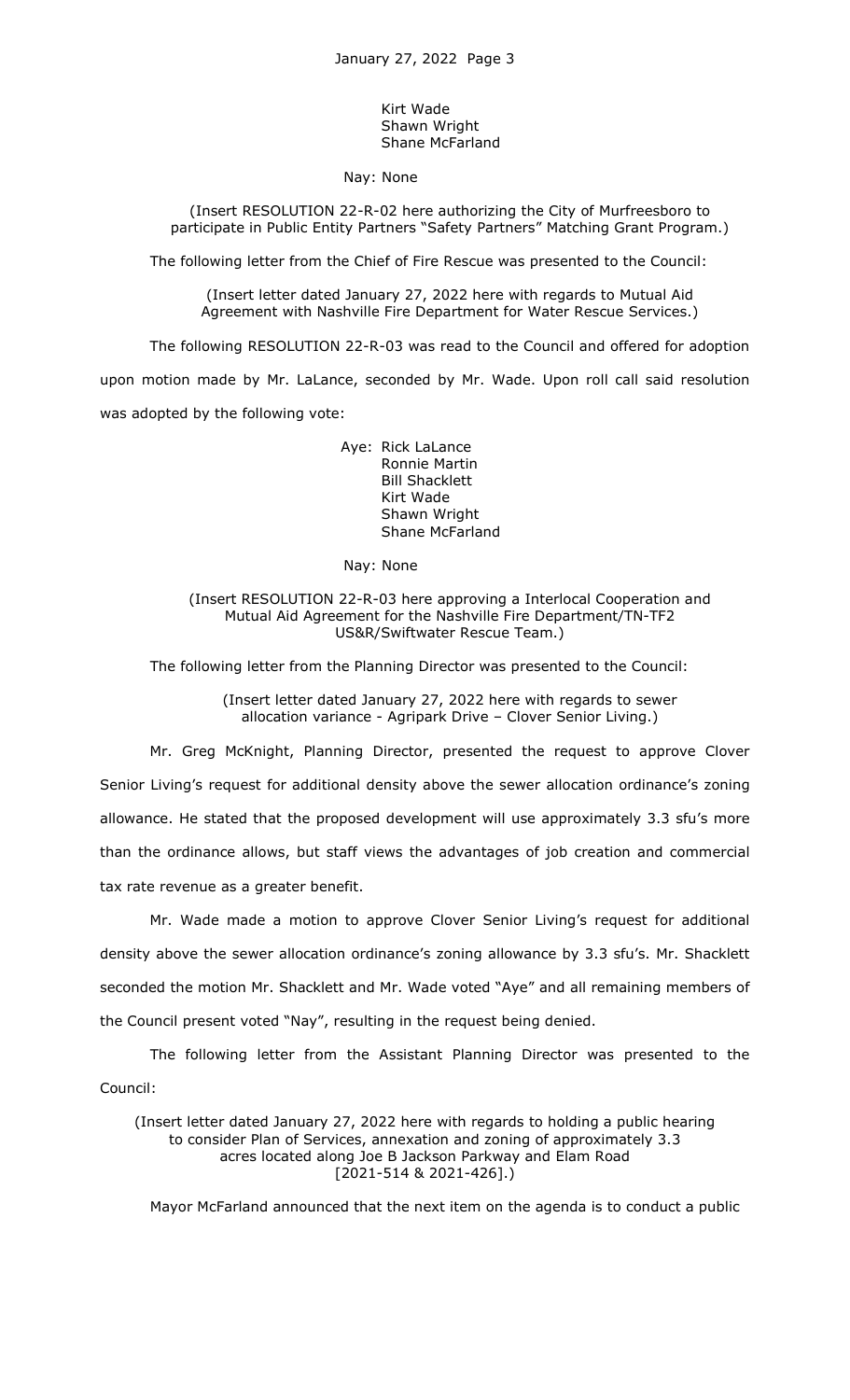hearing, pursuant to RESOLUTION 21-R-PH-47 adopted by the City Council on December 16, 2021, to consider (1) adoption of a Plan of Services for and annexation of approximately 3.3 acres located along Joe B Jackson Parkway and Elam Road and (2) zoning of approximately 3.3 acres located along Joe B Jackson Parkway and Elam Road to General Industrial (G-I) District; which have been proposed to be annexed to the City of Murfreesboro, Tennessee, Sherri Elam Yokley, et.al and Kimley-Horn, applicants [2021- 514 & 2021-426]. Notice of said public hearing was published in the January 11, 2022 edition of a local newspaper as follows:

# (Insert notice here.)

Mayor McFarland declared the public hearing open and invited those present who wished to speak for or against the Plan of Services and annexation for approximately 3.3 acres located along Joe B Jackson Parkway and Elam Road, step forward to the podium.

There was no one present who wished to speak for or against the Plan of Services and annexation and, after ample time had been given, Mayor McFarland declared the public hearing closed.

The following RESOLUTION 21-R-PS-47 was read to the Council and offered for adoption upon motion made by Mr. LaLance, seconded by Mr. Wright. Upon roll call said resolution was adopted by the following vote:

> Aye: Rick LaLance Ronnie Martin Bill Shacklett Kirt Wade Shawn Wright Shane McFarland

#### Nay: None

(Insert RESOLUTION 21-R-PS-47 here to adopt a Plan of Services for approximately 3.3 acres located along Joe B. Jackson Parkway and Elam Road, Sherri Elam Yokley, et.al., applicant [2021-514].)

The following RESOLUTION 21-R-A-47 was read to the Council and offered for adoption upon motion made by Mr. Martin, seconded by Mr. Wright. Upon roll call said resolution was adopted by the following vote:

> Aye: Rick LaLance Ronnie Martin Bill Shacklett Kirt Wade Shawn Wright Shane McFarland

Nay: None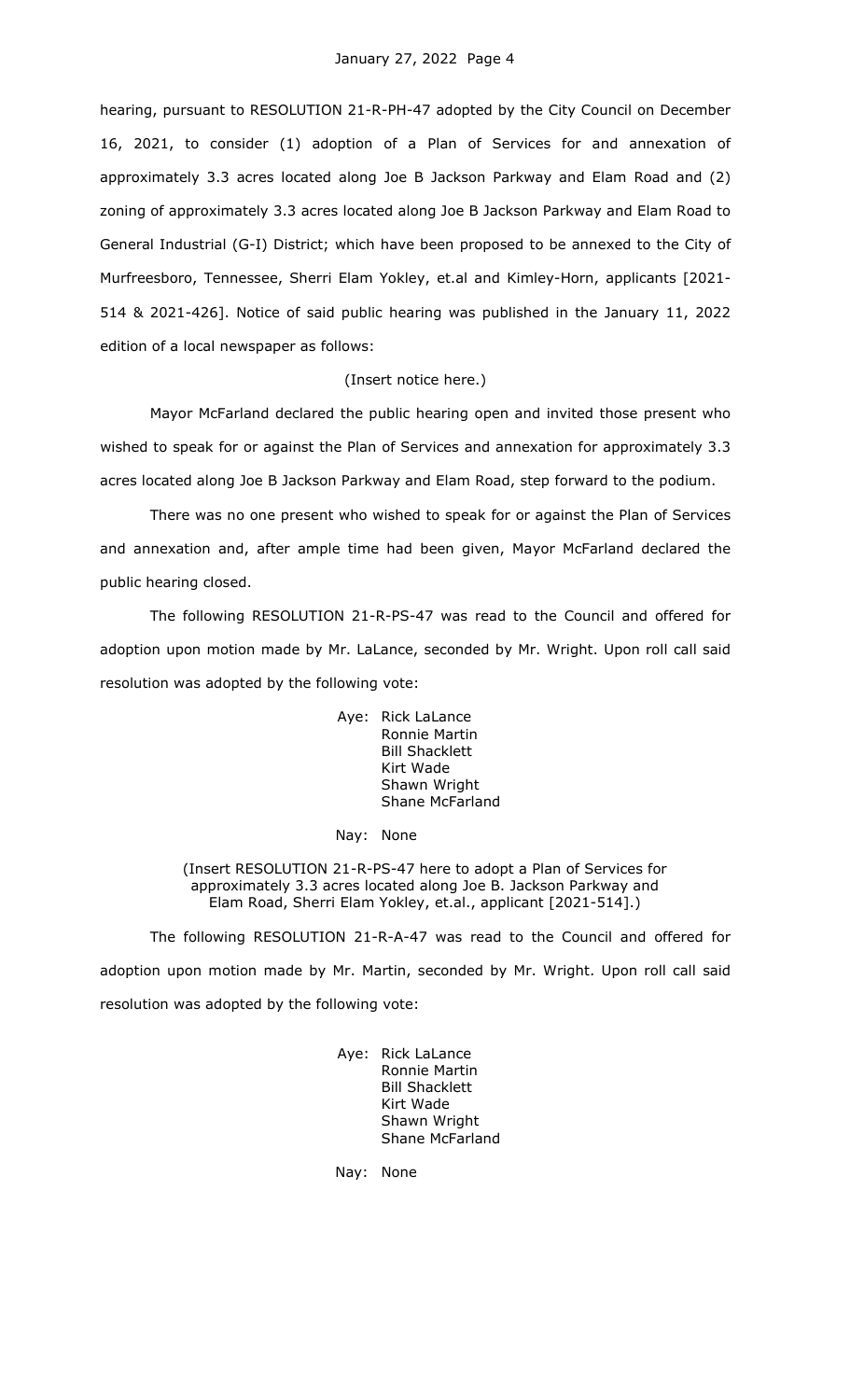# (Insert RESOLUTION 21-R-A-47 here to annex approximately 3.3 acres located along Joe B. Jackson Parkway and Elam Road (Tax Map 126, Parcel 59.02), and to incorporate the same within the corporate boundaries of the City of Murfreesboro, Tennessee, Sherri Elam Yokley, et.al., applicant [2021-514].)

Ms. Marina Rush, Principal Planner, presented the recommendation of the Planning Commission to approve rezoning approximately 3.3 acres located along Joe B Jackson Parkway and Elam Road and explained the applicants reasoning for seeking the rezoning.

Mayor McFarland then declared the public hearing to zone approximately 3.3 acres located along Joe B Jackson Parkway and Elam Road as General Industrial (G-I) District, simultaneous with annexation, open and invited those present who wished to speak for or against the zoning request, step forward to the lectern.

There was no one present who wished to speak for or against the zoning request and, after ample time had been given, Mayor McFarland declared the public hearing closed.

An ordinance, entitled "ORDINANCE 21-OZ-47 amending the Zoning Ordinance and the Zoning Map of the City of Murfreesboro, Tennessee, as heretofore amended and as now in force and effect to zone approximately 3.3 acres located along Joe B. Jackson Parkway and Elam Road as General Industrial (G-I) District simultaneous with annexation; Kimley-Horn, applicant [2021-426]," was read to the Council and offered for passage on first reading upon motion made by Mr. LaLance, seconded by Mr. Martin. Upon roll call said ordinance was passed on first reading by the following vote:

> Aye: Rick LaLance Ronnie Martin Bill Shacklett Kirt Wade Shawn Wright Shane McFarland

Nay: None

The following letter from the Assistant Planning Director was presented to the Council:

## (Insert letter dated January 27, 2022 here with regards to holding a public hearing to consider Plan of Services, annexation of approximately 1.7 acres and zoning of approximately 6.7 acres located along New Salem Highway [2021-515 & 2021-430].)

Mayor McFarland announced that the next item on the agenda is to conduct a public hearing, pursuant to RESOLUTION 21-R-PH-48 adopted by the City Council on December 16, 2021, to consider (1) adoption of a Plan of Services for and annexation of approximately 1.7 acres located along New Salem Highway and (2) zoning of approximately 1.7 acres located along New Salem Highway as Commercial Fringe (CF) District simultaneous with annexation, rezoning of approximately 2.8 acres from Office General (OG) District and Commercial Fringe (CF) District to Planned Commercial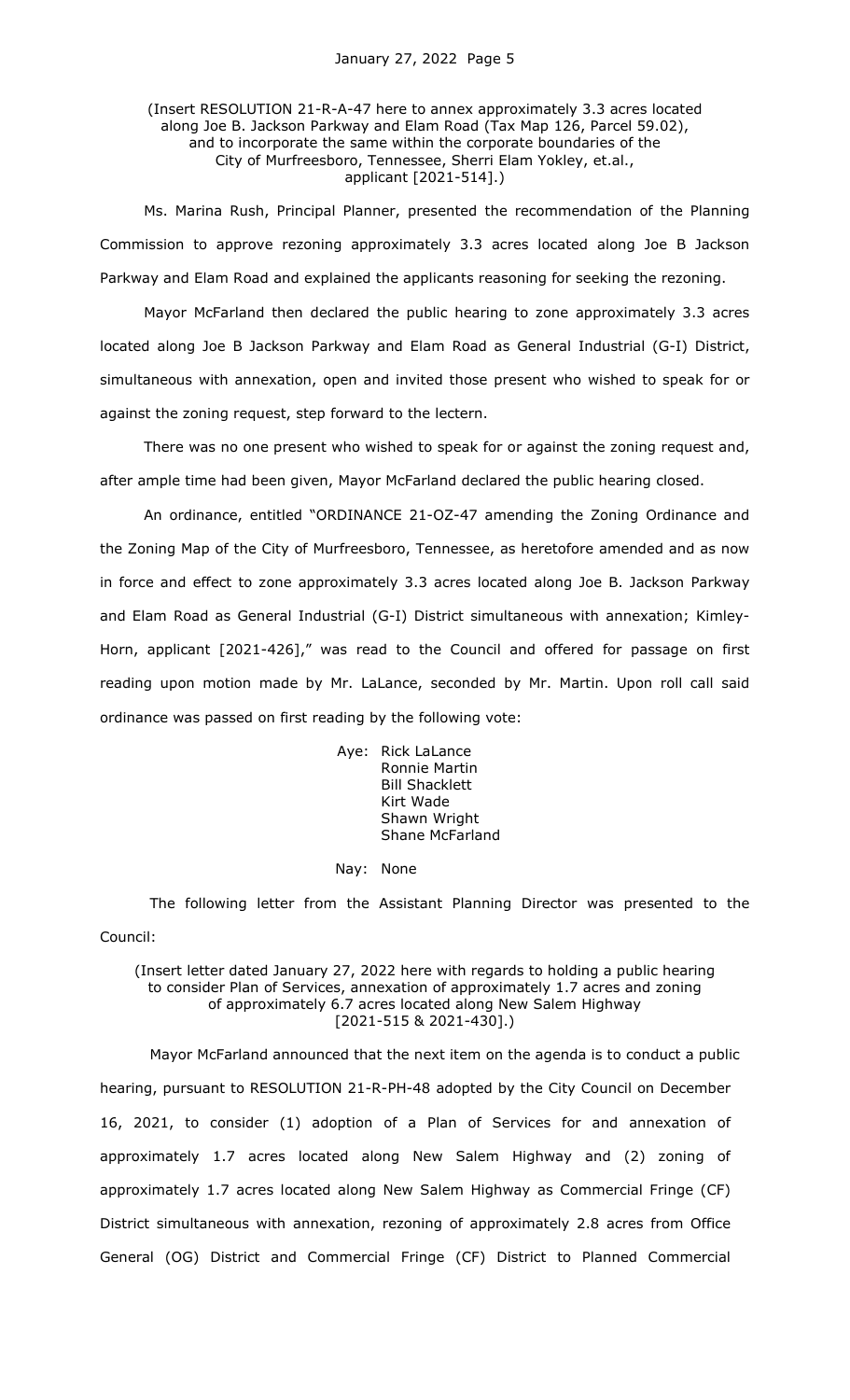Development (PCD) District (The Oginos at Foxcroft PCD) and rezoning of approximately 2.2 acres from Office General (OG) District to Commercial Fringe (CF) District, Estate of William Ogino and Melissa Ogino Barnett,, applicants [2021-515 & 2021-430]. Notice of said public hearing was published in the January 11, 2022 edition of a local newspaper as follows:

# (Insert notice here.)

Mayor McFarland declared the public hearing open and invited those present who wished to speak for or against the Plan of Services and annexation for approximately 1.7 acres located along New Salem Highway, step forward to the podium.

There was no one present who wished to speak for or against the Plan of Services and annexation and, after ample time had been given, Mayor McFarland declared the public hearing closed.

The following RESOLUTION 21-R-PS-48 was read to the Council and offered for adoption upon motion made by Mr. LaLance, seconded by Mr. Wright. Upon roll call said resolution was adopted by the following vote:

> Aye: Rick LaLance Ronnie Martin Bill Shacklett Kirt Wade Shawn Wright Shane McFarland

Nay: None

(Insert RESOLUTION 21-R-PS-48 here to adopt a Plan of Services for approximately 1.7 acres located along New Salem Highway, Estate of William Ognio, applicant [2021-515].)

The following RESOLUTION 21-R-A-48 was read to the Council and offered for adoption upon motion made by Mr. Martin, seconded by Mr. Wade. Upon roll call said resolution was adopted by the following vote:

> Aye: Rick LaLance Ronnie Martin Bill Shacklett Kirt Wade Shawn Wright Shane McFarland

#### Nay: None

(Insert RESOLUTION 21-R-A-48 here to annex approximately 1.7 acres located along New Salem Highway (Tax Map 114, Parcel 5.00), and to incorporate the same within the corporate boundaries of the City of Murfreesboro, Tennessee, Estate of William Ognio, applicant [2021-515].)

Ms. Marina Rush, Principal Planner, presented the recommendation of the Planning Commission to approve zoning of approximately 1.7 acres located along New Salem Highway as Commercial Fringe (CF) District simultaneous with annexation, rezoning of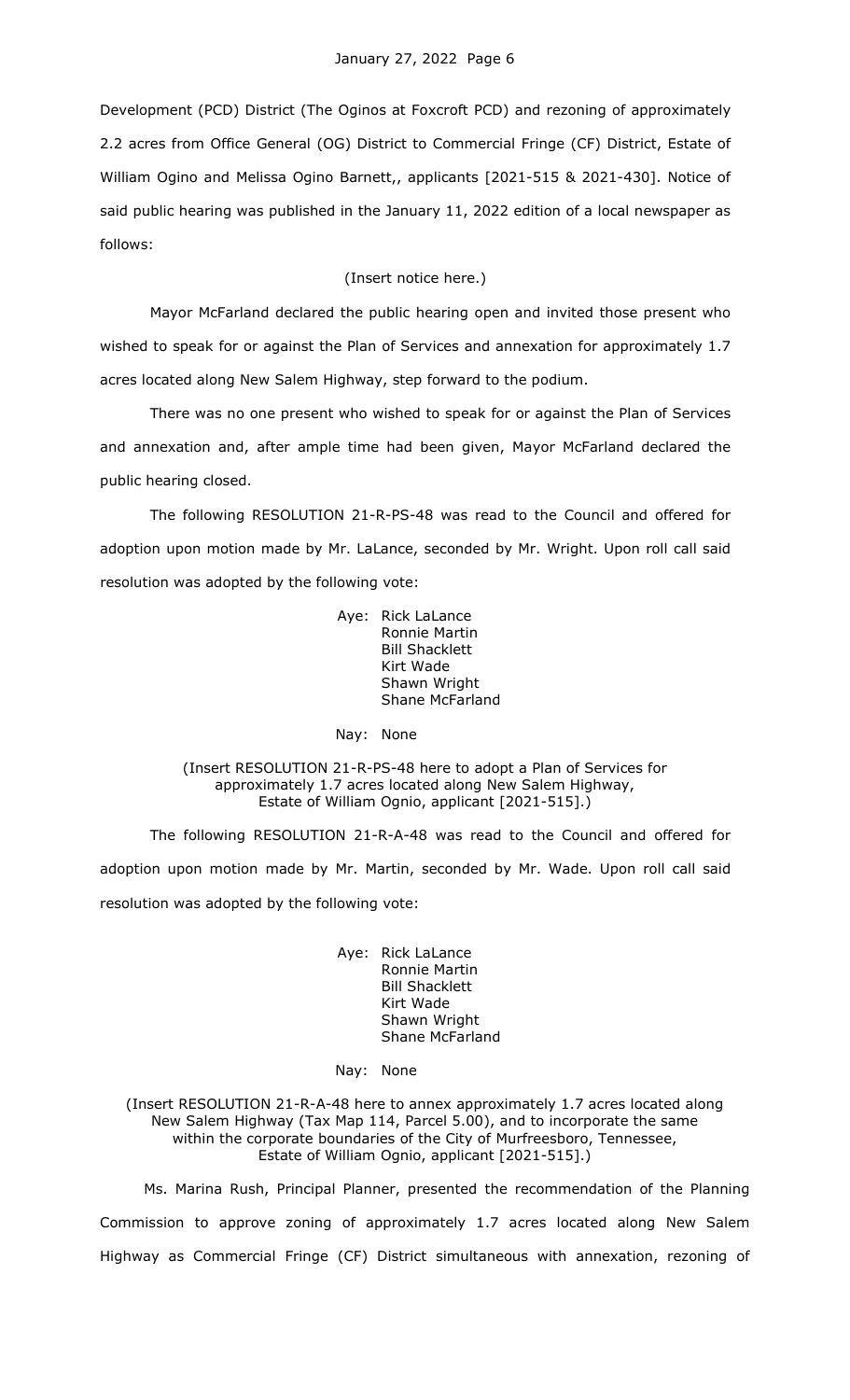approximately 2.8 acres from Office General (OG) District and Commercial Fringe (CF) District to Planned Commercial Development (PCD) District and rezoning of approximately 2.2 acres from Office General (OG) District to Commercial Fringe (CF) District. She introduced Mr. Matt Taylor, SEC, Inc. who gave a brief presentation on the proposed development.

Mayor McFarland then declared the public hearing to zone property located along New Salem Highway, simultaneous with annexation, open and invited those present who wished to speak for or against the zoning request, step forward to the lectern.

There was no one present who wished to speak for or against the zoning request and, after ample time had been given, Mayor McFarland declared the public hearing closed.

An ordinance, entitled "ORDINANCE 21-OZ-48 amending the Zoning Ordinance and the Zoning Map of the City of Murfreesboro, Tennessee, as heretofore amended and as now in force and effect to zone approximately 1.7 acres located along New Salem Highway as Commercial Fringe (CF) District simultaneous with annexation, to rezone approximately 2.8 acres from Office General (OG) District and Commercial Fringe (CF) District to Planned Commercial Development (PCD) District (The Ognios at Foxcroft PCD) and to rezone approximately 2.2 acres from Office General (OG) District to Commercial Fringe (CF) District; Melissa Ognio Barnett, applicant [2021-430]," was read to the Council and offered for passage on first reading upon motion made by Mr. Shacklett, seconded by Mr. LaLance. Upon roll call said ordinance was passed on first reading by the following vote:

> Aye: Rick LaLance Ronnie Martin Bill Shacklett Kirt Wade Shawn Wright Shane McFarland

#### Nay: None

The following letter from the Assistant Planning Director was presented to the Council:

#### (Insert letter dated January 27, 2022 here with regards to amending the Westlawn PUD zoning along Veterans Parkway.)

Mayor McFarland announced that the next item on the agenda is to conduct a public hearing, pursuant to RESOLUTION 21-R-PH-44 adopted by the City Council on December 16, 2021, to consider a proposed amendment to approximately 23.3 acres in the Planned Unit Development (PUD) District (Westlawn PUD) located along Veterans Parkway and Blackman Road, Oscar Properties, LLC, applicant(s). [2021-432]. Notice of said public hearing was published in the January 11, 2022 edition of a local newspaper as follows: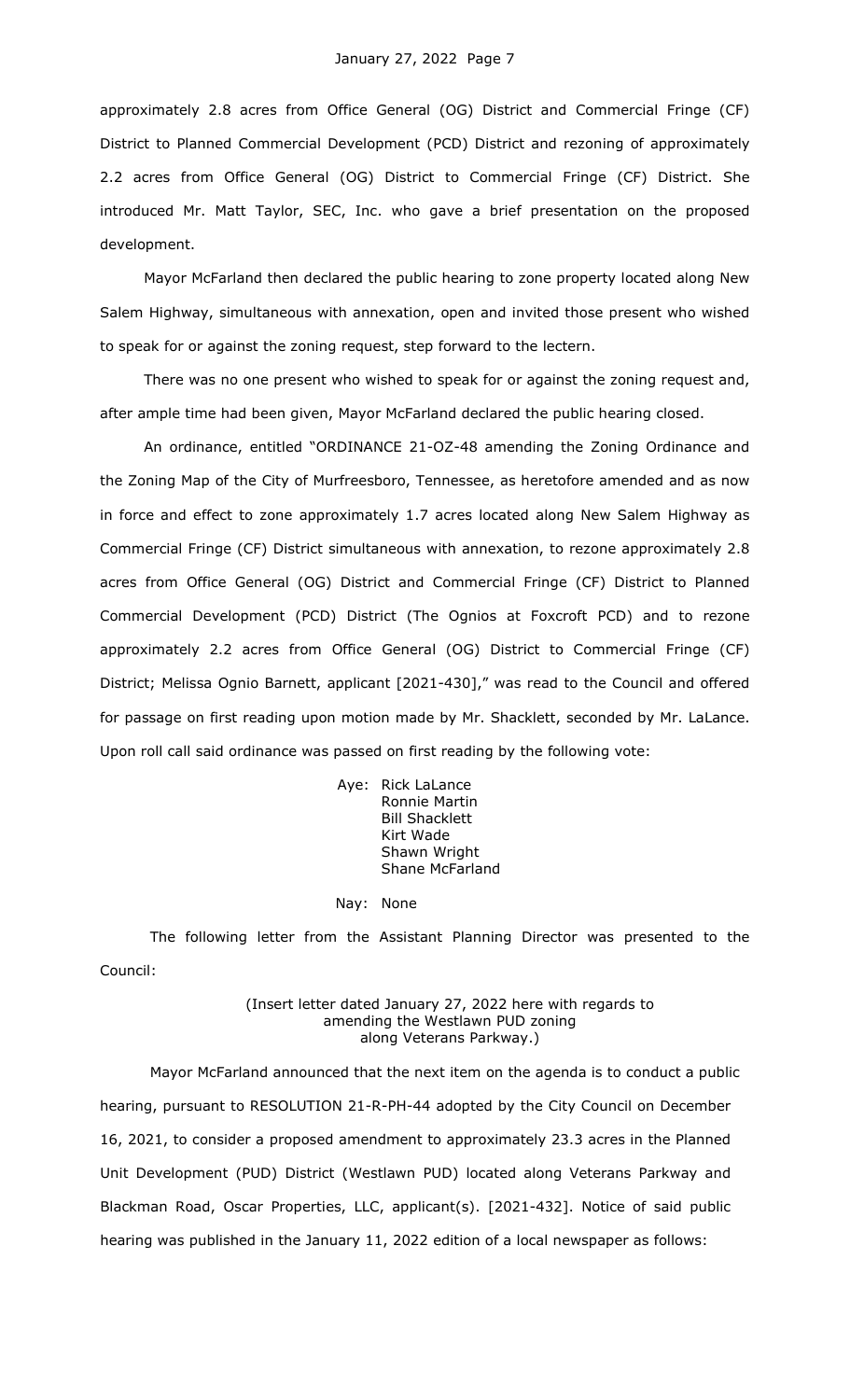## (Insert notice here.)

Ms. Margaret Ann Green, Principal Planner, presented the recommendation of the Planning Commission to approve amending the Westlawn PUD zoning on approximately 23.3 acres located along Veterans Parkway and Blackman Road.

Mayor McFarland then declared the public hearing to consider a proposed amendment to approximately 23.3 acres in the Planned Unit Development (PUD) District (Westlawn PUD) located along Veterans Parkway and Blackman Road open and invited those present who wished to speak for or against the zoning request, step forward to the lectern.

There was no one present who wished to speak for or against the zoning request and, after ample time had been given, Mayor McFarland declared the public hearing closed.

An ordinance, entitled "ORDINANCE 21-OZ-44 amending the Zoning Ordinance and the Zoning Map of the City of Murfreesboro, Tennessee, as heretofore amended and as now in force and effect, to amend the conditions applicable to approximately 23.3 acres in the Planned Unit Development (PUD) District (Westlawn PUD) located along Veterans Parkway and Blackman Road as indicated on the attached map, Oscar Properties, LLC, applicant(s) [2021-432]," was read to the Council and offered for passage on first reading upon motion made by Mr. Martin, seconded by Mr. Wright. Upon roll call said ordinance was passed on first reading by the following vote:

> Aye: Rick LaLance Ronnie Martin Bill Shacklett Kirt Wade Shawn Wright Shane McFarland

Nay: None

The following letter from the Assistant Planning Director was presented to the Council:

(Insert letter dated January 27, 2022 here with regards to holding a public hearing to consider rezoning of approximately 0.53 acres located along the north side of Bridge Avenue west of Kings Highway [2021-428].)

Mayor McFarland announced that the next item on the agenda is to conduct a public hearing, pursuant to RESOLUTION 21-R-PH-45 adopted by the City Council on December 16, 2021, to consider a proposed amendment to rezone approximately 0.53 acres located along Bridge Avenue and Kings Highway from Single-Family Residential Eight (RS-8) District to Single-Family Residential Six (RS-6) District (including a portion of right-ofway to be zoned RS-6 upon abandonment); John Troutt, applicant [2021-428]. Notice of said public hearing was published in the January 11, 2022 edition of a local newspaper as follows: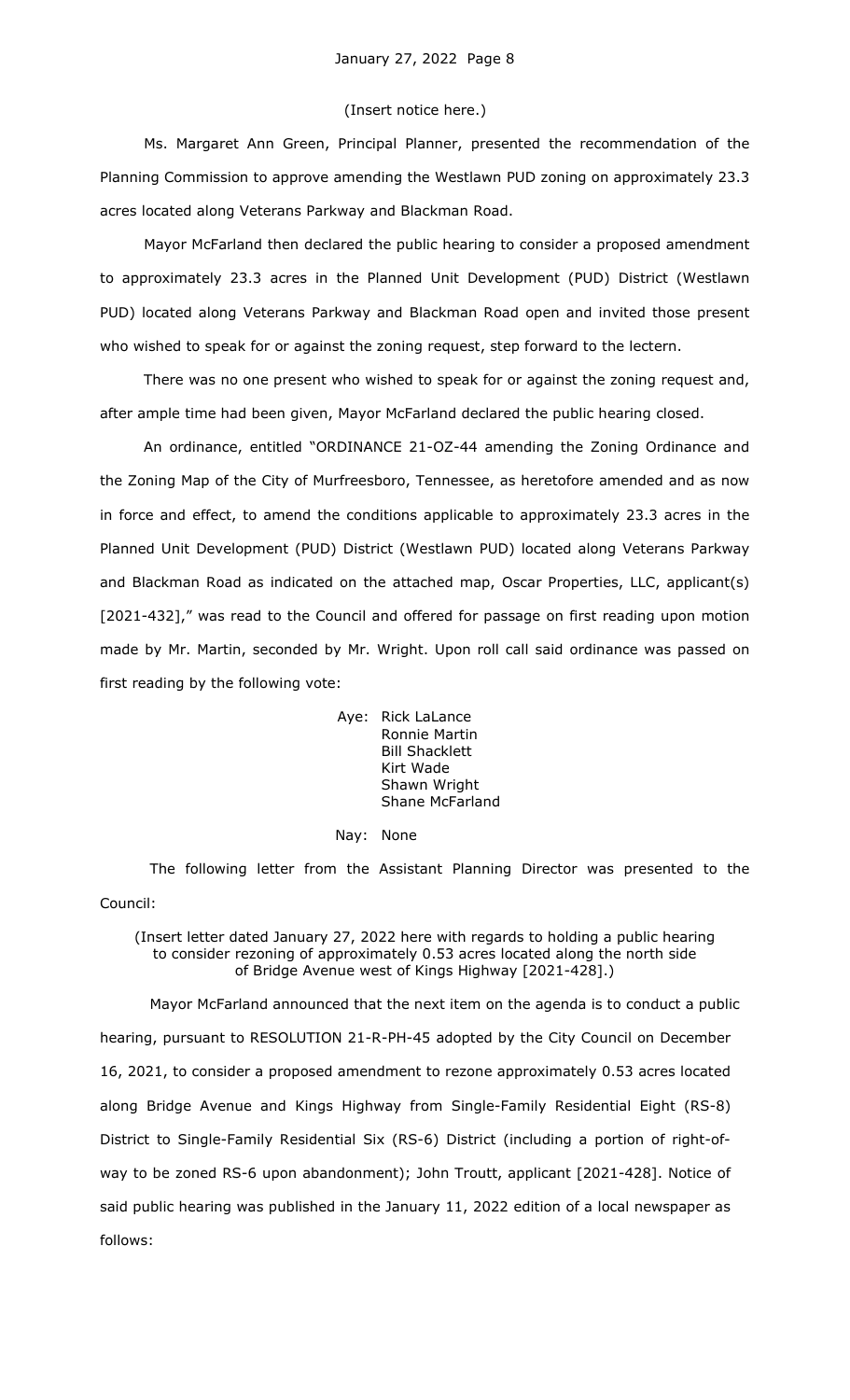### (Insert notice here.)

Ms. Holly Smyth, Principal Planner, presented the recommendation of the Planning Commission to approve rezoning approximately 0.53 acres located along Bridge Avenue and Kings Highway.

Mayor McFarland then declared the public hearing to rezone approximately 0.53 acres located along Bridge Avenue and Kings Highway from Single-Family Residential Eight (RS-8) District to Single-Family Residential Six (RS-6) District (including a portion of right-of-way to be zoned RS-6 upon abandonment), open and invited those present who wished to speak for or against the zoning request, step forward to the lectern.

Mr. Robert Wilson, representing his mother, Ms. Shirley Wilson who lives at 316 Bridge Avenue, wanted to know how this abandonment would affect his mother's property.

There was no one else present who wished to speak for or against the zoning request and, after ample time had been given, Mayor McFarland declared the public hearing closed.

Staff addressed the Wilson's concerns regarding their property.

An ordinance, entitled "ORDINANCE 21-OZ-45 amending the Zoning Ordinance and the Zoning Map of the City of Murfreesboro, Tennessee, as heretofore amended and as now in force and effect, to rezone approximately 0.53 acres located along Bridge Avenue and Kings Highway from Single-Family Residential Eight (RS-8) District to Single-Family Residential Six (RS-6) District (including a portion of right-of-way to be zoned RS-6 upon abandonment); John Troutt, applicant [2021-428]," was read to the Council and offered for passage on first reading upon motion made by Mr. Wade, seconded by Mr. LaLance. Upon roll call said ordinance was passed on first reading by the following vote:

> Aye: Rick LaLance Ronnie Martin Bill Shacklett Kirt Wade Shawn Wright Shane McFarland

#### Nay: None

The following letter from the Assistant Planning Director was presented to the Council:

> (Insert letter dated January 27, 2022 here with regards to amending the Arbors PRD zoning along Compton Road.)

Mayor McFarland announced that the next item on the agenda is to conduct a public hearing, pursuant to RESOLUTION 21-R-PH-46 adopted by the City Council on December 16, 2021, to consider a proposed amendment to approximately 78.25 acres in the Planned Residential Development (PRD) District (The Arbors PRD) located along Compton Road and to rezone approximately 0.5 acres along Compton Road from Planned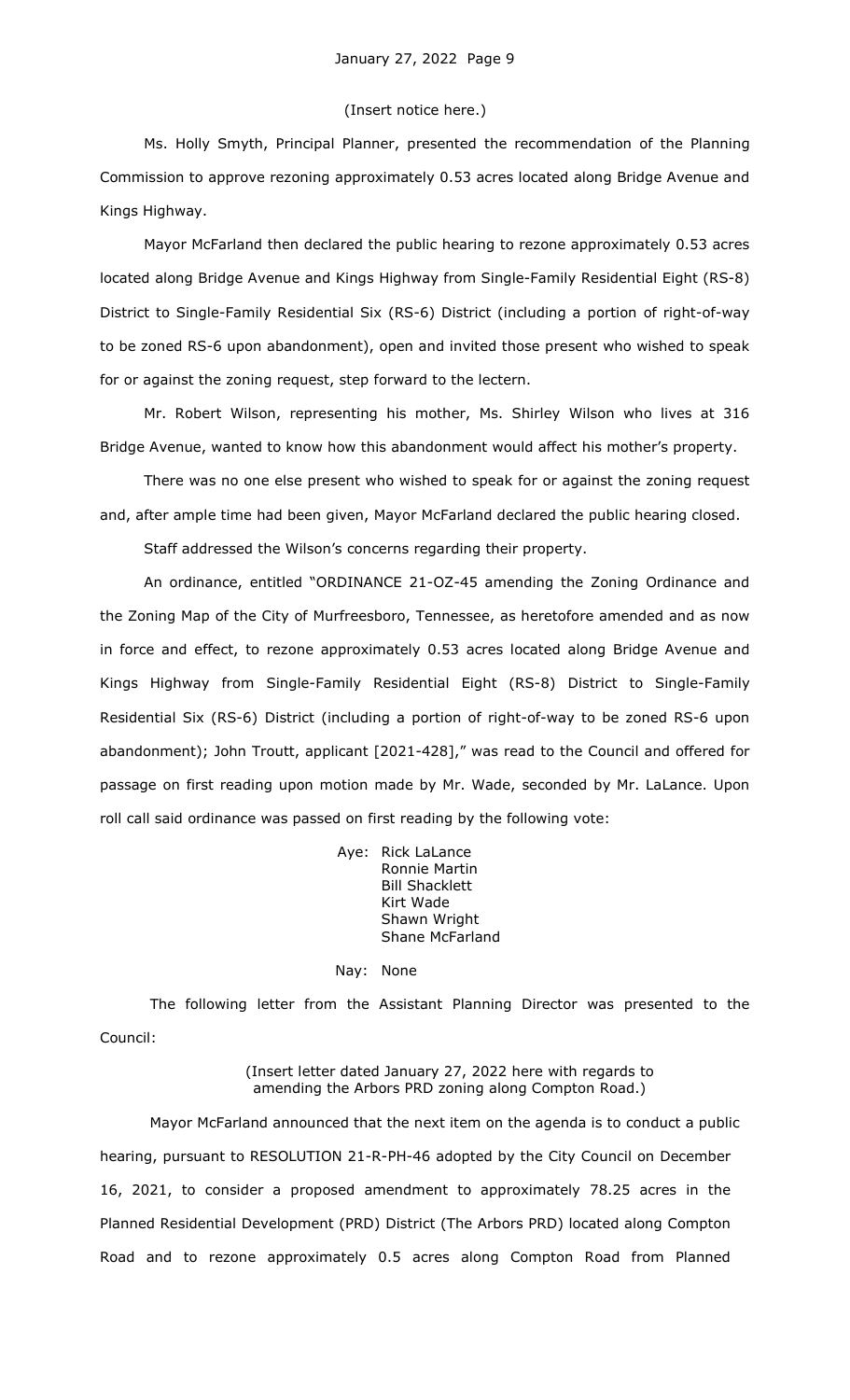Residential Development (PRD) District to Single-Family Residential Fifteen (RS-15) District, Middle TN Developers, LLC, applicant. [2021-49]. Notice of said public hearing was published in the January 11, 2022 edition of a local newspaper as follows:

### (Insert notice here.)

Ms. Holly Smyth, Principal Planner, presented the recommendation of the Planning Commission to approve amending the Westlawn PUD zoning on approximately 78.25 acres in the Planned Residential Development (PRD) District (The Arbors PRD) located along Compton Road and to rezone approximately 0.5 acres along Compton Road from Planned Residential Development (PRD) District to Single-Family Residential Fifteen (RS-15). She introduced Mr. Matt Taylor, SEC, Inc., who gave a presentation on the proposed changes to the development.

Mayor McFarland then declared the public hearing to consider a proposed amendment to approximately 78.25 acres in the Planned Residential Development (PRD) District (The Arbors PRD) located along Compton Road and to rezone approximately 0.5 acres along Compton Road open and invited those present who wished to speak for or against the zoning request, step forward to the lectern.

Mrs. Kristi Miller, 3501 Sanford Drive, representing multiple neighbors, opposed the development stating her concerns with stormwater/sewage infrastructure, flooding issues, stub street connections, and the possibility of a market crash resulting in empty homes.

Mr. Keith Kline, 3431 Lakebrook Drive, opposed the development stating his concerns with flooding and traffic issues caused by stub street connections.

Ms. Cathey Lee, 3624 Lakebrook Drive, opposed the development and questioned who owned Lakewood Drive.

Mr. Christopher Wells, 1171 Bushnell Drive, opposed the development stating his concerns with flooding and traffic issues caused by stub street connections.

Mrs. Terry Cunningham, 1148 Lakes Edge Drive, opposed the development stating her concerns with traffic issues caused by stub street connections.

Mr. Alan Miller, 3501 Sanford Drive, opposed the development stating his concerns with building on a floodplain, flooding issues that could affect surrounding developments, and traffic issues caused by stub street connections.

There was no one else present who wished to speak for or against the zoning request and, after ample time had been given, Mayor McFarland declared the public hearing closed.

Council discussed with staff and Mr. Taylor regarding the residents' concerns.

An ordinance, entitled "ORDINANCE 21-OZ-46 amending the Zoning Ordinance and the Zoning Map of the City of Murfreesboro, Tennessee, as heretofore amended and as now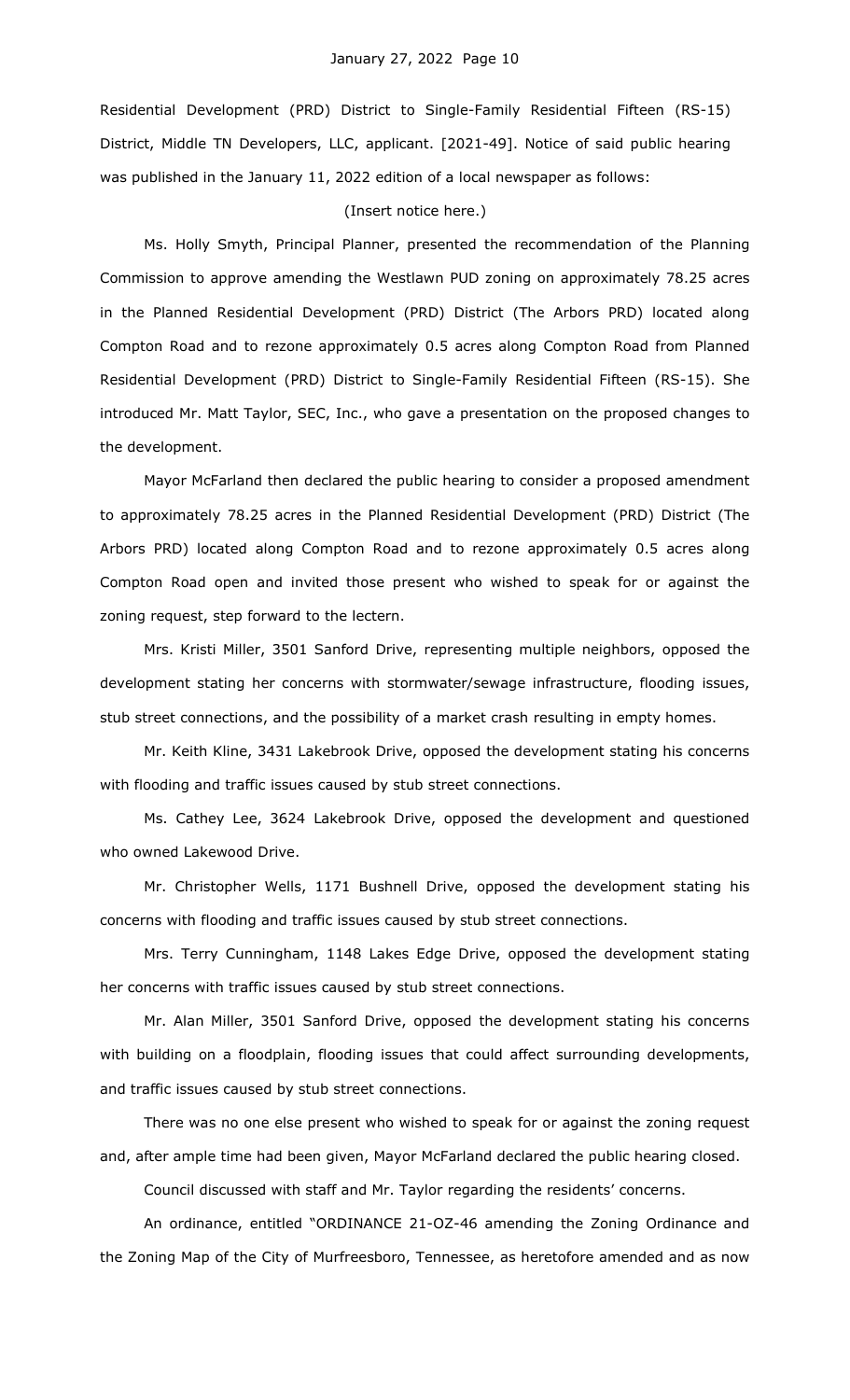in force and effect, to amend the conditions applicable to approximately 78.25 acres in the Planned Residential Development (PRD) District (The Arbors PRD) located along Compton Road and to rezone approximately 0.5 acres along Compton Road from Planned Residential Development (PRD) District to Single-Family Residential Fifteen (RS-15) District, Middle TN Developers, LLC, applicant [2021-429]," was read to the Council and offered for passage on first reading, as amended to have no stub connectors to Bushnell Drive or Lakes Edge Drive, upon motion made by Mr. Wright, seconded by Mr. Shacklett. Upon roll call said ordinance was passed on first reading by the following vote:

> Aye: Rick LaLance Bill Shacklett Kirt Wade Shawn Wright Shane McFarland

### Nay: Ronnie Martin

The following letter from the Finance Director/City Recorder was presented to the Council:

> (Insert letter dated January 27, 2022 here with regards to Retail Liquor Certificate of Compliance – Super 9 Wine & Spirits.)

Ms. Jennifer Brown, City Recorder/Finance Director, presented the request to consider a Retail Liquor Certificate of Compliance for Janessa M. Patel at Super 9 Wine & Spirits, 730 West Northfield Boulevard; Suites E, F, and G. Ms. Brown indicated that the application was in order and recommended approval.

Mr. Wade made a motion to approve a Retail Liquor Certificate of Compliance for Janessa M. Patel at Super 9 Wine & Spirits, 730 West Northfield Boulevard; Suites E, F, and G. Mr. Martin seconded the motion and all members of the Council present voted "Aye", except Mr. LaLance who voted "Nay".

The following letter from the Assistant Parks and Recreation Director was presented to the Council:

> (Insert letter dated January 27, 2022 here with regards to PlayCore Agreement for StarPlex Playground replacement.)

Mr. Thomas Laird, Assistant Parks and Recreation Director, presented the request to approve the Agreement with PlayCore Wisconsin, Inc., in the amount of \$90,000, funded by the CIP, for replacement of the playground at the StarPlex baseball/softball complex.

Mr. Wright made a motion to approve the Agreement with PlayCore Wisconsin, Inc., in the amount of \$90,000, funded by the CIP, for replacement of the playground at the StarPlex baseball/softball complex. Mr. Shacklett seconded the motion and all members of the Council present voted "Aye".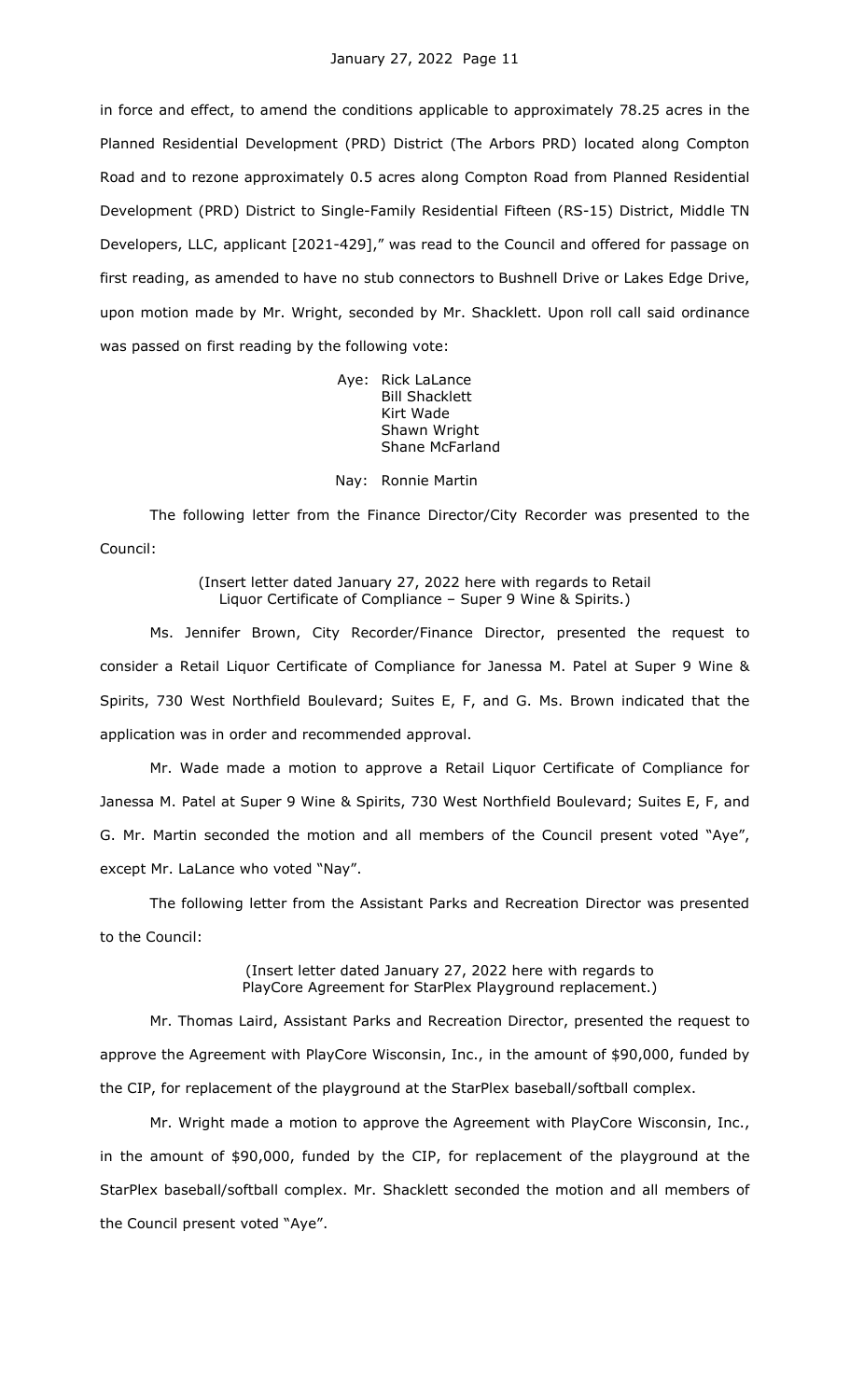The following letter from the Parks and Recreation Director was presented to the Council:

## (Insert letter dated January 27, 2022 here with regards to Rice Construction Contract for Greenway Boardwalk repairs.)

Ms. Rachel Singer, Assistant Parks and Recreation Director, presented the request to approve the Contract with Rice Construction Co., LLC, in the amount of \$198,550, funded by the CIP, for repair and renovation of the three-way bridge that connects Fortress Rosecrans and the Greenway from Thompson Lane and Cannonsburgh to Old Fort Park.

Mr. Wade made a motion to approve the Contract with Rice Construction Co., LLC, in the amount of \$198,550, funded by the CIP, for repair and renovation of the three-way bridge that connects Fortress Rosecrans and the Greenway from Thompson Lane and Cannonsburgh to Old Fort Park. Mr. Shacklett seconded the motion and all members of the Council present voted "Aye".

The following letter from the Public Safety IT Manager was presented to the Council:

(Insert letter dated January 27, 2022 here with regards to Ultra Electronics Forensic Technology Contract Extension.)

Mr. Michael Bowen, Chief of Police, presented the request to approve the extension of the Contract with Forensic Technology, Inc for five years, in the amount of \$113,542 (\$22,708 annually), funded by the Department's Operating Budget, for a SafeGuard warranty and protection plan for the IBIS equipment.

Mr. Shacklett made a motion to approve the extension of the Contract with Forensic Technology, Inc for five years, in the amount of \$113,542 (\$22,708 annually), funded by the Department's Operating Budget, for a SafeGuard warranty and protection plan for the IBIS equipment. Mr. Wade seconded the motion and all members of the Council present voted "Aye".

The following letter from the Chief of Police was presented to the Council:

(Insert letter dated January 27, 2022 here with regards to purchase of equipment for police vehicles.)

Mr. Michael Bowen, Chief of Police, presented the request to approve the purchase of equipment and installation services for new police vehicles with On-Duty Depot, Truckers Lighthouse, Inc., and Columbia Chrysler in the amount of \$350,887, funded by the CIP, and, for the replacement of two vehicles, a transfer from the Risk Management Fund.

Mr. LaLance made a motion to approve the purchase of equipment and installation services for new police vehicles with On-Duty Depot, Truckers Lighthouse, Inc., and Columbia Chrysler in the amount of \$350,887, funded by the CIP, and, for the replacement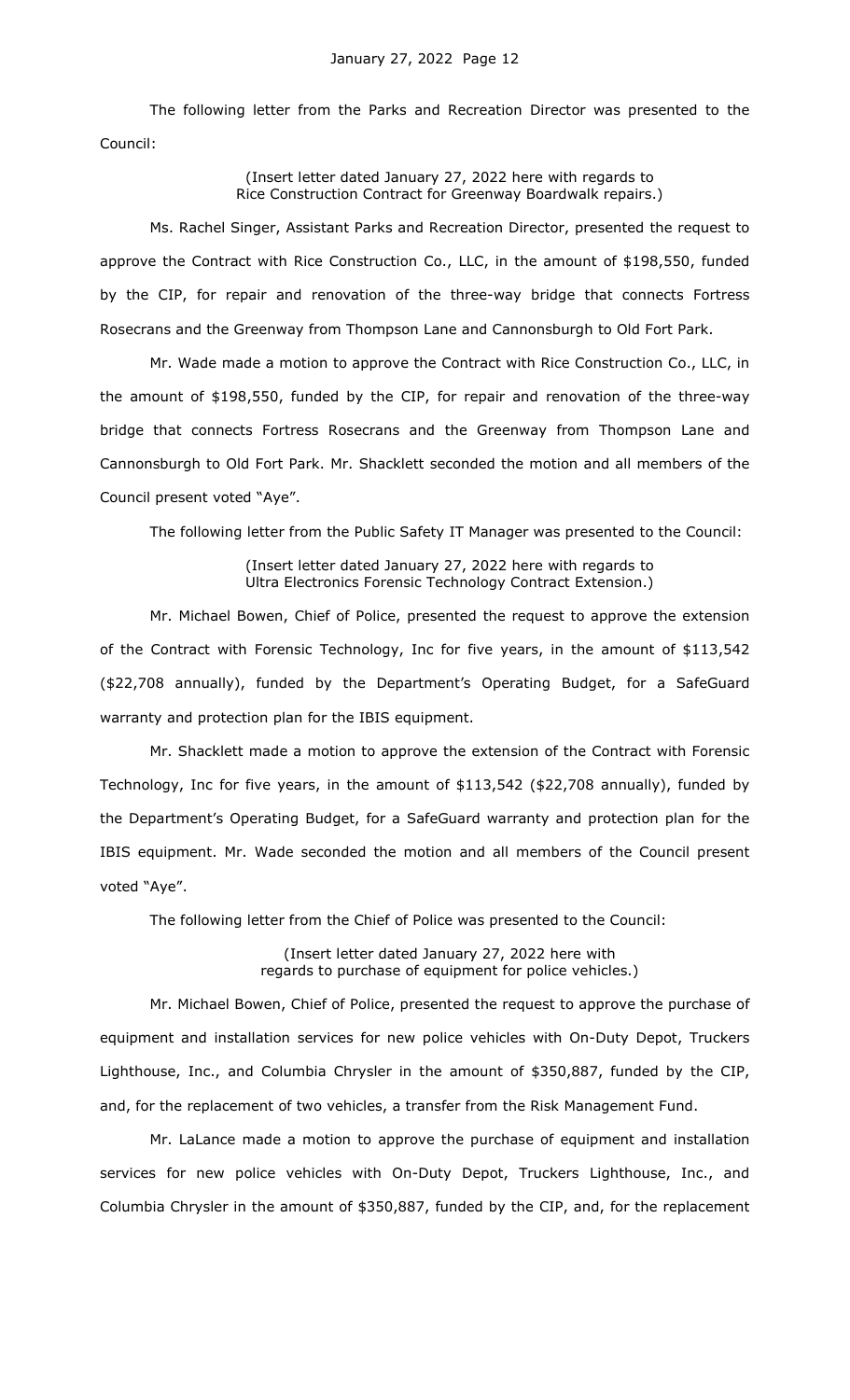of two vehicles, a transfer from the Risk Management Fund. Mr. Wright seconded the motion and all members of the Council present voted "Aye".

The following letter from the Solid Waste Director was presented to the Council:

# (Insert letter dated January 27, 2022 here with regards to REC Pro Rollins Contract Renewal.)

Mr. Russell Gossett, Solid Waste Director, presented the request to approve the renewal of the Contract with Rollins Excavating Co., LLC, in the amount of \$1,179,600, funded by the Department's Operating Budget, for limb, brush, and yard waste curbside collection services.

Mr. Shacklett made a motion to approve the renewal of the Contract with Rollins Excavating Co., LLC, in the amount of \$1,179,600, funded by the Department's Operating Budget, for limb, brush, and yard waste curbside collection services. Mr. LaLance seconded the motion and all members of the Council present voted "Aye".

Mr. Jim Kerr, Transportation Director, requested that Item No. 22 on the Agenda be heard next before Item No. 21.

The following letter from the Transportation Director was presented to the Council:

(Insert letter dated January 27, 2022 here with regards to Memorial Boulevard (SR 10) Traffic Signal System Improvements Contract with TDOT.)

Mr. Jim Kerr, Transportation Director, presented the request to approve the Agreement with TDOT., in an amount estimated at \$200,000 for the City's 20% match, funded from the CIP, for traffic signal improvements on Memorial Boulevard.

Mr. Martin made a motion to approve the Agreement with TDOT, in an amount estimated at \$200,000 for the City's 20% match, funded from the CIP, for traffic signal improvements on Memorial Boulevard. Mr. Wright seconded the motion and all members of the Council present voted "Aye".

The following letter from the Transportation Director was presented to the Council:

(Insert letter dated January 27, 2022 here with regards to Professional Design Service Contract with Kimley Horn for the Memorial Boulevard Traffic Signal System Improvements.)

Mr. Jim Kerr, Transportation Director, presented the request to approve the Professional Design Agreement with Kimley-Horn and Associates, Inc., in an amount not to exceed \$186,000, fully Federally funded, for traffic signal improvements on Memorial Boulevard.

Mr. Martin made a motion to approve the Professional Design Agreement with Kimley-Horn and Associates, Inc., in an amount not to exceed \$186,000, fully Federally funded, for traffic signal improvements on Memorial Boulevard. Mr. Wright seconded the motion and all members of the Council present voted "Aye".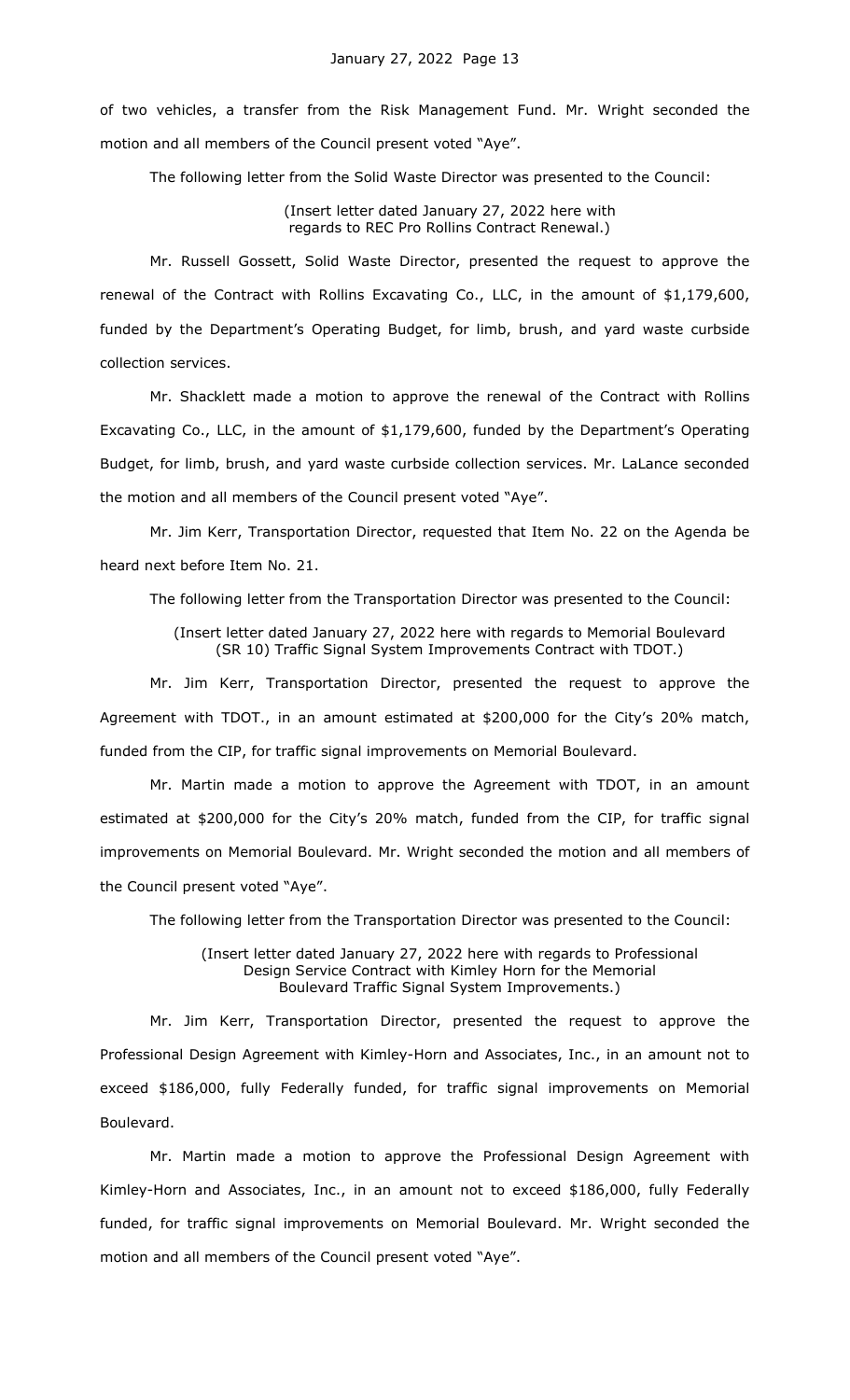The following letter from the Assistant Transportation Director was presented to the Council:

> (Insert letter dated January 27, 2022 here with regards to Contract for Engineering Study of Transit Route and Shelter Placement.)

Mr. Russ Brashear, Assistant Transportation Director, presented the request to approve the Professional Design Agreement with Kimley-Horn and Associates, Inc., in an amount not to exceed \$103,219 in an 80/20 funding split with TDOT resulting in the City's share being \$10,322, for consultant services related to studying and recommending transit route alignments and bus shelter placements.

Mr. LaLance made a motion to approve the Professional Design Agreement with Kimley-Horn and Associates, Inc., in an amount not to exceed \$103,219 in an 80/20 funding split with TDOT resulting in the City's share being \$10,322, for consultant services related to studying and recommending transit route alignments and bus shelter placements. Mr. Shacklett seconded the motion and all members of the Council present voted "Aye".

The following letter from the Assistant Transportation Director was presented to the Council:

> (Insert letter dated January 27, 2022 here with regards to TDOT Contract for Fiscal Year 2022 Operating Assistance.)

Mr. Russ Brashear, the Assistant Transportation Director, presented the request to approve the Grant Contract Project 75UROP-S3-015 with TDOT in order to receive allocated Transit System Assistance Funds in the amount of \$837,000 for Fiscal Year 2022.

Mr. Shacklett made a motion to approve the Grant Contract Project 75UROP-S3-015 with TDOT in order to receive allocated Transit System Assistance Funds in the amount of \$837,000 for Fiscal Year 2022. Mr. LaLance seconded the motion and all members of the Council present voted "Aye".

The following letter from the City Recorder/Finance Director was presented to the Council:

> (Insert letter dated January 27, 2022 here with regards to Beer Permit Applications for Mercados Marias 1, 264 Heritage Park Dr. and Mercados Marias 2, 1820 Bradyville Pk.)

Mr. LaLance made a motion to approve the Beer Permits for Mercados Marias 1, 264 Heritage Park Drive (Ownership Change) and Mercados Marias 2, 1820 Bradyville Pike (Ownership Change), pending Building and Codes approval. Mr. Wade seconded the motion and all members of the Council present voted "Aye".

Upon recommendation of Mayor McFarland, Mr. LaLance made a motion to appoint Mr. Mark H. Crocker (term expires May 3, 2027) to the Murfreesboro Housing Authority to